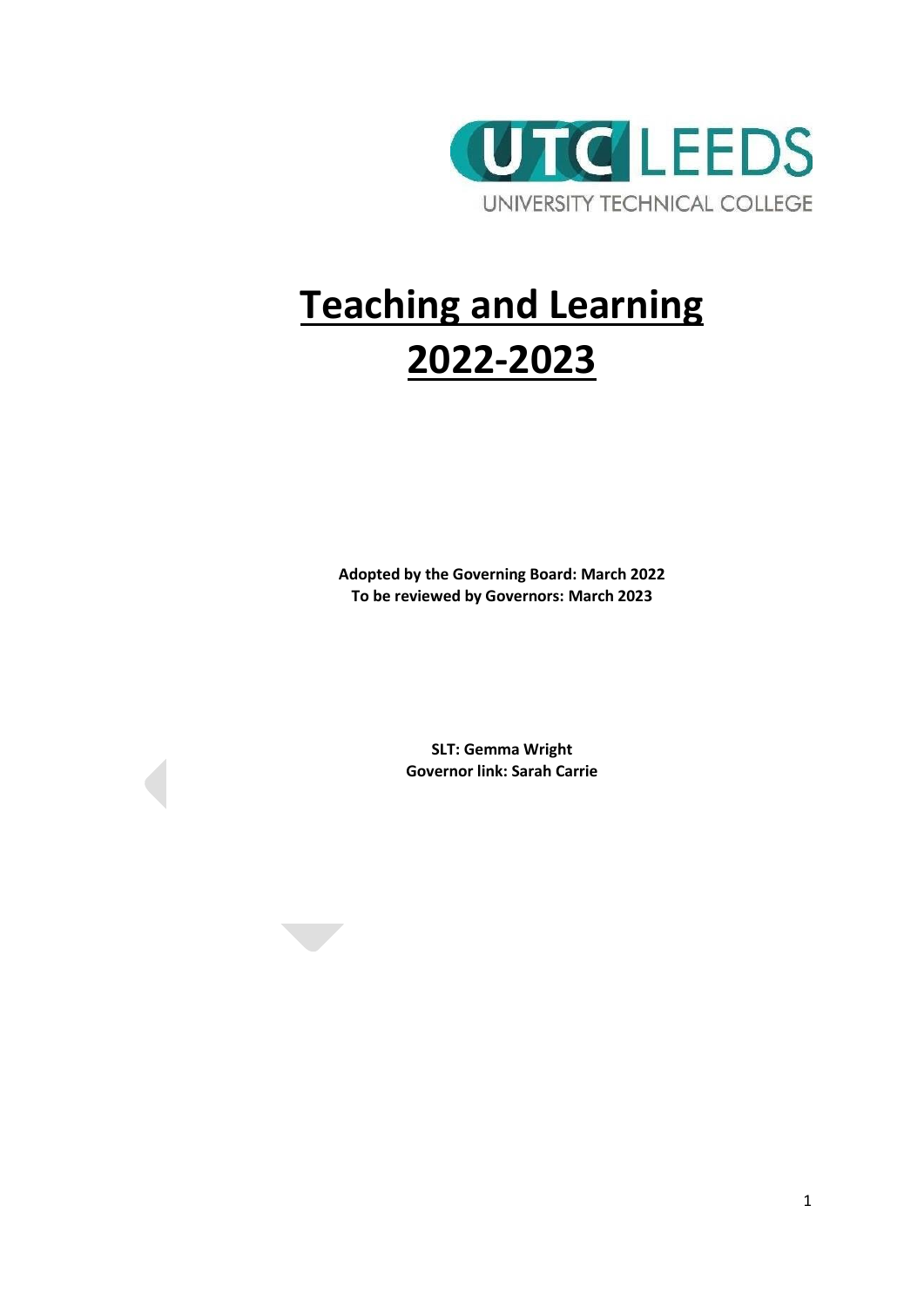#### **Teaching and Learning**

The curriculum is designed to support innovative Teaching and Learning so that exciting and challenging opportunities exist for all our young people. Our partners are working with us to ensure that learning is exciting, engaging and related to their industries. The curriculum will be designed to deliver the main outcome for students, which is to ensure that they have the skills, knowledge and personal attributes to enable them to successfully embark on a career in engineering or STEM. Students will be developed as critical thinkers, creative practitioners, and effective communicators, with well-developed skills and understanding of enterprise and entrepreneurship.

Developing employability skills in all our students will be central to Teaching and Learning at UTC Leeds. These are as important as the achievement of qualifications. These can only be developed through a style of learning which gives opportunities to refine these attributes. Projects will promote collaborative and enquiry‐led learning and foster self‐confidence and independence in students. Theoretical learning, including GCSE outcomes, will be developed and mapped within the curriculum so that not only are skills and knowledge applied to a relevant context, but also the pedagogy develops professional team working skills, creative and problem solving skills, as well as practical skills. It will entice and engage students in active learning. This will be the core of the curriculum around which all subjects will revolve; for example, acquiring mathematical and scientific skills and understanding through the exploration of practical real business situations.

#### **1. Vision**

At UTC Leeds we will provide a highly stimulating learning environment where the Teaching and Learning that takes place will reflect work based practice and where elements of the curriculum will be delivered through projects that have been designed and co-delivered by our employer partners. The projects will demand that the students take greater responsibility for their learning, developing core skills for employability such as enquiry, team work and creativity, thus better preparing our students for the ever changing landscape of the world of work.

UTC Leeds believes that all students, whatever their ability, should receive high quality Teaching and Learning throughout the curriculum so they can achieve their maximum potential and be best positioned for the next stage in their education and/ or career.

This policy aims to keep learning at the heart of what we do at UTC Leeds and provide all stakeholders with a clear vision of Teaching and Learning.

#### **2. Aims**

- To develop a shared and consistent understanding and approach to learning whilst understanding that staff have different styles, strengths and approaches to teaching.
- To provide a learning environment where all our students are able to achieve their potential, developing core life and employability skills as well as achieving the highest academic qualifications possible.
- To ensure that Teaching and Learning is aligned with professional industrial practices to provide stimulating and real‐world learning experiences for our students.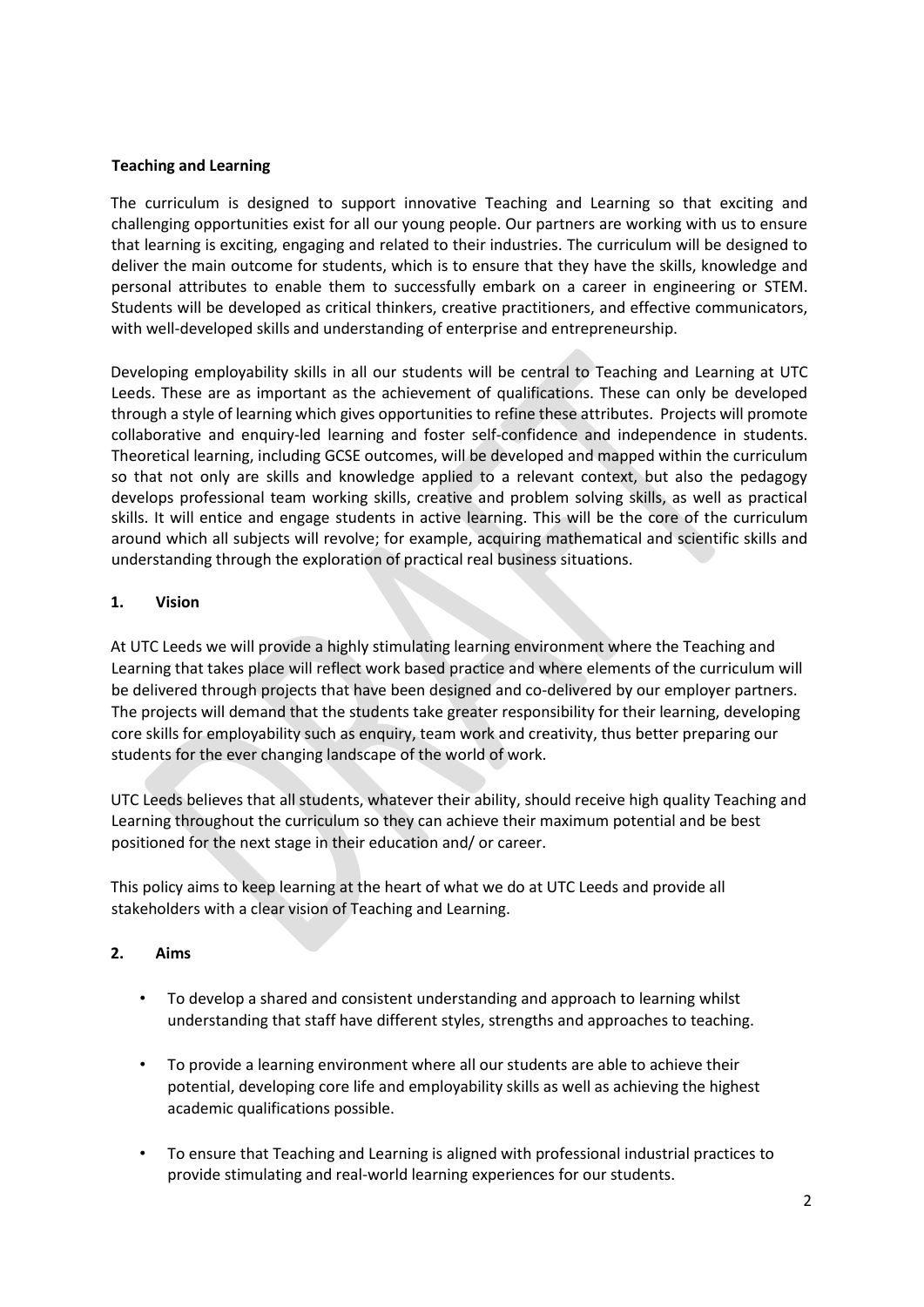- To outline and clarify practices for monitoring and evaluation, supporting the continual raising of standards for Teaching and Learning and as a consequence, attainment and achievement.
- To develop our range of Teaching and Learning styles and to identify and share good practice, using research informed evidence.
- To develop strong partnerships with parents and other stakeholders.
- To address Extremism and promote British Values. (See UTC Leeds Safeguarding Policy).

#### **3. Effective Teaching and Learning**

For effective learning to take place, UTC Leeds expects teachers:

- To be knowledgeable and enthusiastic about own subject areas and to be willing active learners to engage with and deliver new content, often on a joint learning journey with the students
- To be prepared to work collaboratively with teachers from a range of subject areas and our employer partners to deliver and contribute to employer projects
- To plan and deliver lessons and Sequences of Learning that:
	- Utilise a variety of teaching strategies designed to engage and challenge all students
	- Take into account the individual needs of all students
	- Ensure that lessons have "challenge for all" and that support is built in to ensure all students are able to meet this level of challenge.
	- Effectively develop student's awareness and understanding of SMSC, the links to other subjects and the overarching themes
	- Focuses on the learning that will take place, to allow the students to develop employability skills that are core to the learning philosophy at UTC Leeds, as well as an understanding of the course content.
	- Have clear links to the course specifications and requirements of the examinations.
	- In the case of sequences of learning, have clear links to assessment points, reflection tasks and homework.
- To be able to explain how progress over time is evident in students' books.
- To monitor and present the outcomes of the progress of the students they teach, both at individual, sub‐group and class level; and to plan intervention strategies, both individually and working with other members of staff as appropriate.
- To ensure good relationships are established through creating a positive learning environment and through understanding the needs and abilities of each student. Marking and feedback will be used to assess and monitor these needs and abilities and plan lessons accordingly (see marking and feedback policy).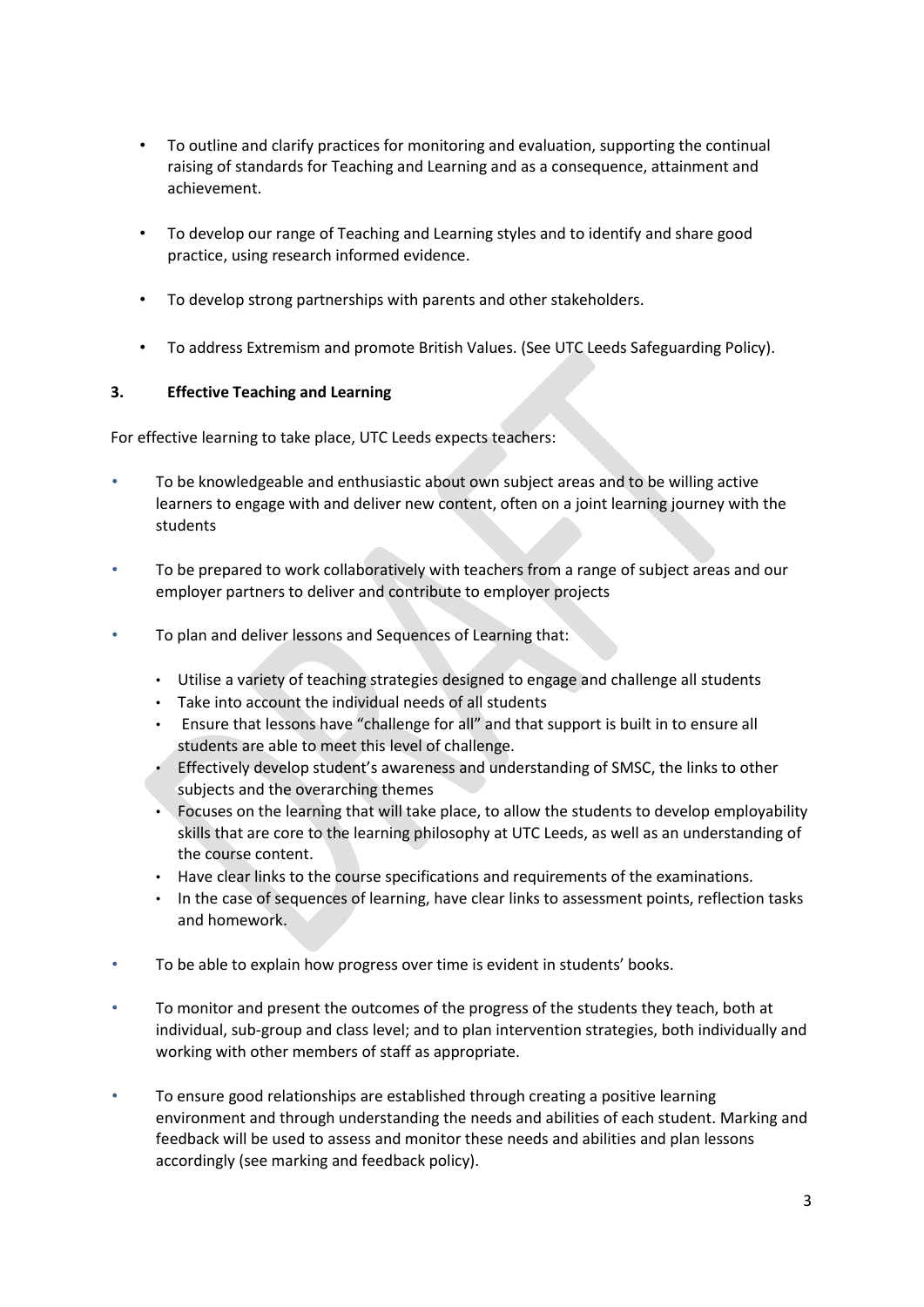- To ensure that all teaching at UTC Leeds aims to develop the non-negotiables, which should be shared with students. There should be reference made to which of the employability skills will be developed through the lesson.
- To ensure that the teaching spaces are kept tidy and well organised reflecting professional working practices. They should also provide a stimulating environment using displays etc. to engage, challenge and inspire students. For example, examples of excellent work may be displayed to model the expected standard and to raise aspirations.
- To be competent in using a range of datasets both generated centrally and as a result of their teaching, to inform planning, set challenging personalised targets, provide informative student feedback and to contribute to UTC Leeds's monitoring programme.
- In all aspects of learning, to look for opportunities to develop skills in numeracy, literacy, ICT, SMSC and employability. There should also be links made to overarching themes and other subjects where possible.

Teachers should:

- Begin and end lessons on time and in a structured manner;
- Show students what is expected of them through modelling and provide clear feedback to students on their performance
- Ensure that the lesson content is appropriate to the age and ability of the students and that the lesson uses appropriate scaffolding to ensure that all students make rapid and sustained progress. This will be informed by the work reviews which teachers have completed.
- Demonstrate high expectations of all students and promote an "ethos of excellence". Lessons should have appropriate pace and should be challenging to ensure all students make rapid progress.
- Value students' contributions and make use of praise and reward house points to underline the value of achievement.
- Ensure deliberate practice of the UTC's pedagogy focus as ascertained through CPD sessions.

#### **4. Teaching strategies**

UTC Leeds aims to promote genuine student led enquiry based learning, with students working independently, collaboratively and with our employer partners.

The teaching strategies that teachers employ should always aim to promote this style of learning. It is not the job of the senior leadership team to dictate an exact structure to lessons; however, an observer would expect to see lessons that both reflect UTC Leeds ethos and meet the criteria of this policy.

We value opportunities for students to speculate, investigate and make mistakes. This may involve risk‐taking in teaching to provide varied and unusual experiences for students.

#### **Supporting consolidation and retention:**

In order to support students in preparing for the linear examinations at Key Stage 4 and 5, interleaving should take place and should be clear in the 4 year plan where this occurs.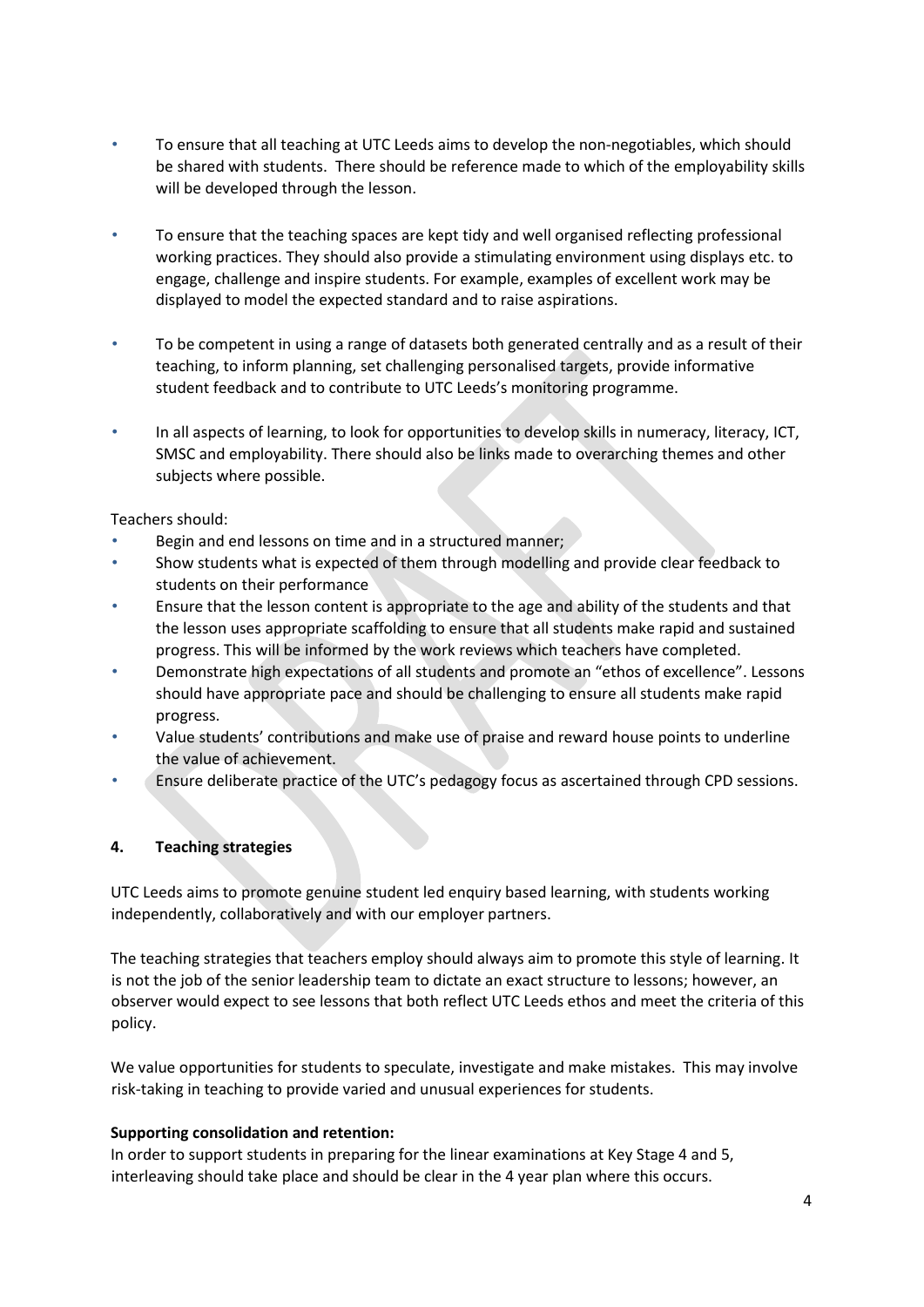## **5. Planning**

Collaborative cross subject work linked to employability skills is at the heart of what we do at UTC Leeds and this is the guiding principle for Teaching and Learning practice. Planning should, where possible, take an approach which references employability. Teachers should not only look for links, but consider how learning can develop the seven employability skill areas.

UTC Leeds will encourage and support this approach to Teaching and Learning through:

- Developing a climate that promotes cross subject working,
- Using staff training and development time to develop collaborative working practices.

All Teaching and Learning should take place within a structured Sequence of Learning. Subject areas should have in place both Non-negotiables and Sequences of Learning for all aspects of their teaching. The 4 year plan should outline the overall structure of content over a key stage. Sequences of Learning will give greater guidance and clarity over a sequence of lessons.

# **Developing Literacy across the curriculum**

#### **The role of the classroom teacher:**

- All subject teachers are responsible for supporting students to improve their literacy skills. In lessons, subject teachers are responsible for identifying SPaG mistakes (see the marking and feedback for more information)
- Ensuring that appropriate and engaging subject related reading material is available for the weekly SURF time sessions (as per the SURF calendar)

#### **The role of the Profile Team leader**

 All Profile Team leaders will ensure that students complete weekly silent reading as per the Profile Team schedule. The Profile Team leader is to ensure that each student has an appropriate book to read for these sessions

#### 6. **Independent learning**

#### **Key Stage 4**

#### **Rationale**

- Homework tasks should enable the students to be actively doing more and working more autonomously and independently.
- Homework setting should support teacher workload and well-being.
- The policy on homework has been created in conjunction with the EEF research into secondary homework.
- The purpose of independent learning is to reinforce learned knowledge, with the aim of strengthening long term retention and recall.

#### **In practice**

- Independent learning in KS4 will comprise of **one task per week per subject**, on a daily rota (see below).
- In Year 10, these tasks will last approx. 10 minutes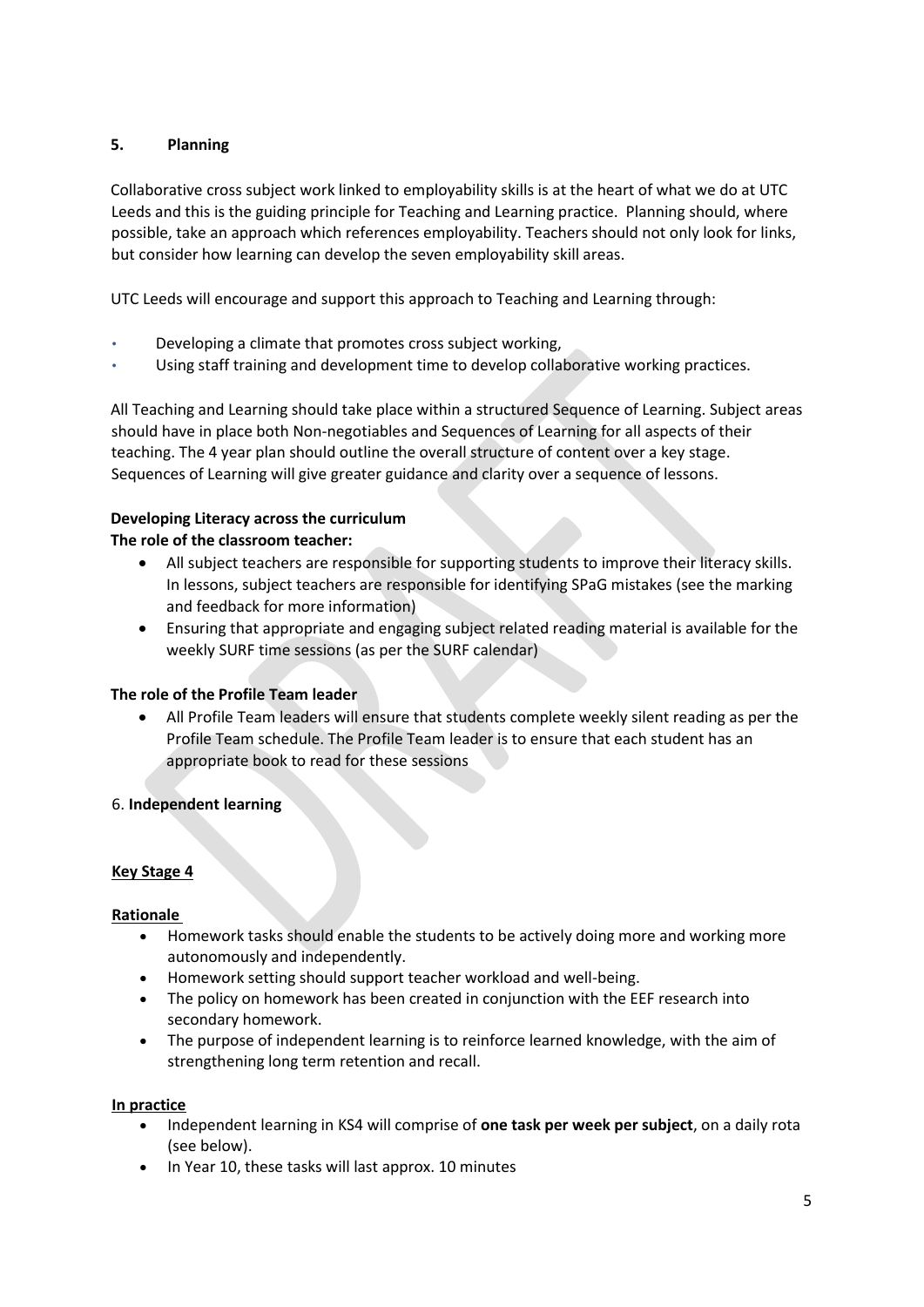- In Year 11, these will last approx. 20 mins
- All tasks for English, science and option subjects will be set via Seneca Learning, which marks the work for the student instantly
- All tasks for maths will be set via Dr. Frost Maths, which marks the work for the student instantly
- All tasks for engineering will be set via Focus Educational or Google forms

## **Setting work and deadlines**

- The class teacher will set the task on the platform for the students, and also assign these to the students on the Google Classroom. The most effective way to manage workload is to set a half term's worth of tasks all in one go, with the Google classroom posts scheduled and the platform's deadlines for each task adjusted. This will take approximately half an hour.
- Students have the same hand in day each week for each subject (as per the rota) so they always know the deadline day.
- The work is marked by the software.
- To 'turn in' the assignment on Google Classroom, students attach a screenshot of their finished work. There is no requirement for the class teacher to check the platform or the Google classroom, unless they choose to.
- Behaviour Support will check daily the students who have not turned in their assignment on the Google Classroom and issue them with a 'directed learning' DT which the students will complete in the next available after college session (the next day 3.30-4.30pm). RBA will add this to Class Charts as a directed learning C3. The class teacher does not need to manage this. RBA will give house points on ClassCharts for 'self management and organisation' to all students who have met the deadline.
- Profile team leaders will begin each week by supporting their profile teams with organising their weekly electronic calendars so they are planning when they will complete the work.
- No lesson time is used for setting/chasing/extending independent learning deadlines.

#### **KS4 independent learning rota (weekly deadline)**

Monday - Mathematics Tuesday - Options Wednesday - Science Thursday - English Friday - Engineering

#### **Key Stage 5**

- Students should be set 4 hours a week of independent learning tasks per subject (please share this across split classes).
- Students should be encouraged to use their free study periods in college for these as much as possible.
- Tasks should expect students to extend their learning outside of the classroom, for example, research tasks, further reading, online self marked quizzes (such as Seneca Learning), independent revision tasks such as mind maps, retrieval practice, practice questions (for review) etc.
- For each missed independent learning task, classroom teachers should click the 'KS5 missed homework' icon on Class Charts.
- Failure to complete three independent learning tasks will result in the students completing compulsory directed learning time after college on a Friday.